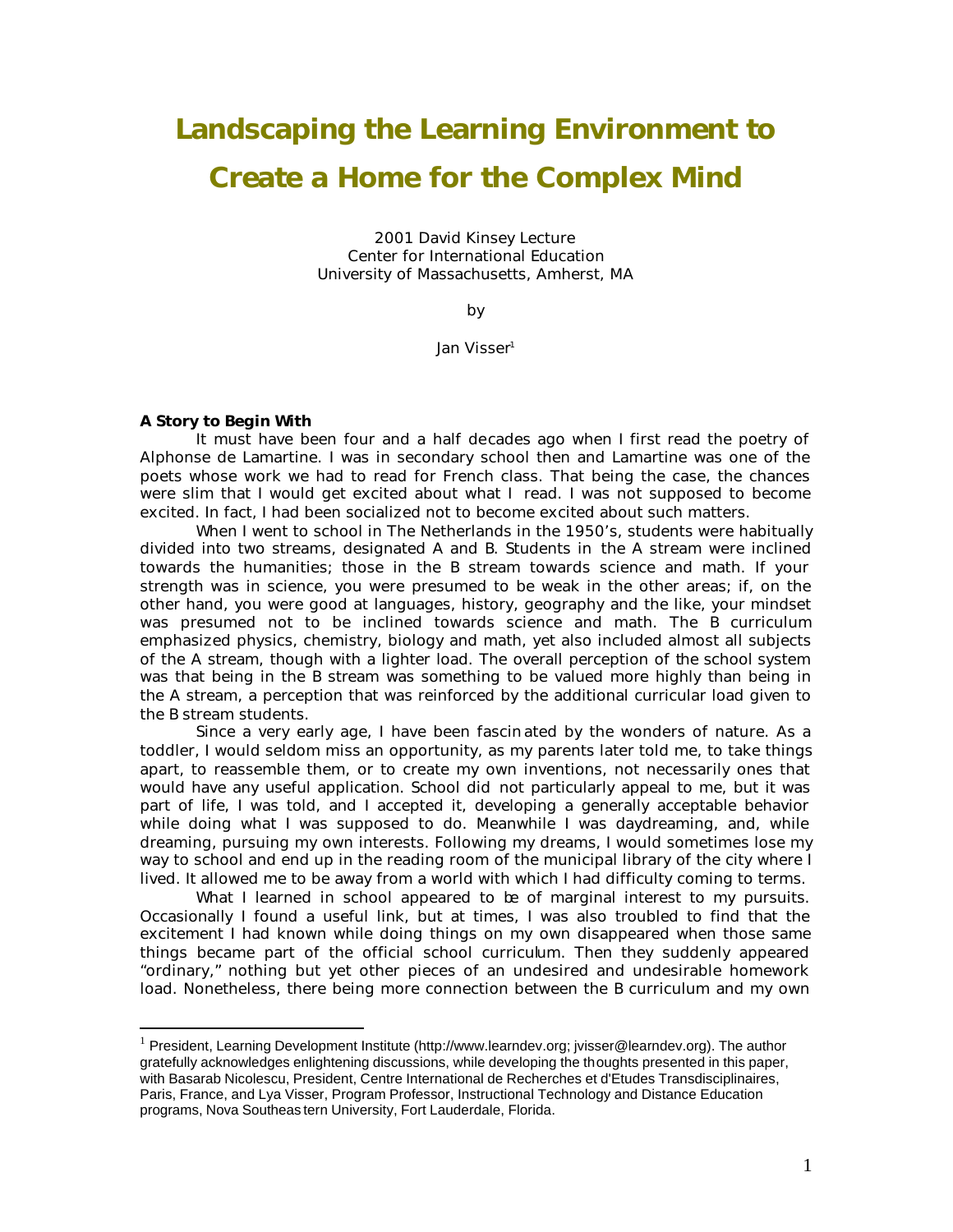interests, than was the case for the A curriculum, I ended up a student of the B stream. Consequently, I was set not to get excited about Lamartine. Reading poetry in school or for homework was altogether another experience than reading poetry – which I also did – with a friend, looking out over the majestic waterfront in Rotterdam, the city where I spent my childhood and adolescent years.

Forty-five years later I find myself walking amidst the beautiful landscape of southern France, listening to the radio on my earphones. There is Lamartine's poetry again, asking questions about life and death, questions that this maturing adolescent had been asking himself more than four decades ago. 'What more is life than a prelude to the eternal song of which death sounds the first note?' Liszt had been profoundly disturbed by these words. They had motivated him to compose his symphonic poem "Les préludes." I recall the occasion when I first heard a radio broadcast of "Les préludes" and liked it. I was as much fascinated by music as I was by the wonders of nature. Luckily, in the case of music, no formal system had yet put itself between the object of my fascination and myself. I also recall the occasion that I first read Lamartine and did not like it. I don't recall either experience getting connected in my mind to the question that had inspired both men and troubled me as an adolescent, too. How could I have missed it? How could I have anticipated that someone whose work I would later admire, the poet/singer Georges Brassens, would find consolation in Lamartine's "Thought of the dead?"

## **The Wondrous Ways of Learning**

 $\overline{a}$ 

I am using this personal story by way of introduction to the 2001 lecture and workshop in the David Kinsey Dialogue Series. It's just the story that happened to me when I went out for a walk to think about what I would write for the lecture I had been invited to give. It could have been a different story,<sup>2</sup> but it just happened to become this one, triggered off by what appears to be an accident, a radio broadcast I tuned in to.

The stories of learning are always extraordinary. As part of a research project, initiated by the Learning Development Institute early last year, we have collected numerous learning stories of people in different parts of the world -- ordinary people, but always with extraordinary stories. The stories were generated by a simple prompt: the request to write down, in an unprepared fashion, the most meaningful personal learning experience the person has had during his or her life, explaining why it should be considered meaningful, and elucidating the conditions that promoted and facilitated it.

The results analyzed so far (Y. L. Visser & J. Visser, 2000) are revealing. They shed light on the conditions that must apply for people to perceive their learning as meaningful. This is, for instance, the case when learning results in ownership of knowledge, in other words, when it involves autonomous processes of making decisions, choices, guesses, mistakes and discoveries, as well as developing the various emotions that accompany those processes. A learnin g experience is also perceived as meaningful when it can be seen as an integrated component of a person's lifelong endeavor to learn and grow. Particularly relevant in this context is the generative nature of learning, or, put differently, the capacity of any true learning experience to raise the questions that lead to further learning and growth. Learning must also have implications in the real-life context, that is, it must be seen as inherently relevant, before it can be perceived as meaningful.

An interesting contributing factor to the meaningfulness of learning, identified in the aforementioned study, is the interaction with the learning of others that forms a basis for one's own learning. This is exemplified, for instance, by the experience of people, such as teachers, parents and siblings, who try to help other people to learn

 $2$  An alternative story about the author's learning experience, generated in a different context, can be found among a collection of such stories available on the Web site of the Learning Development Institute, http://www.learndev.org, as part of the Meaning of Learning (MOL) project.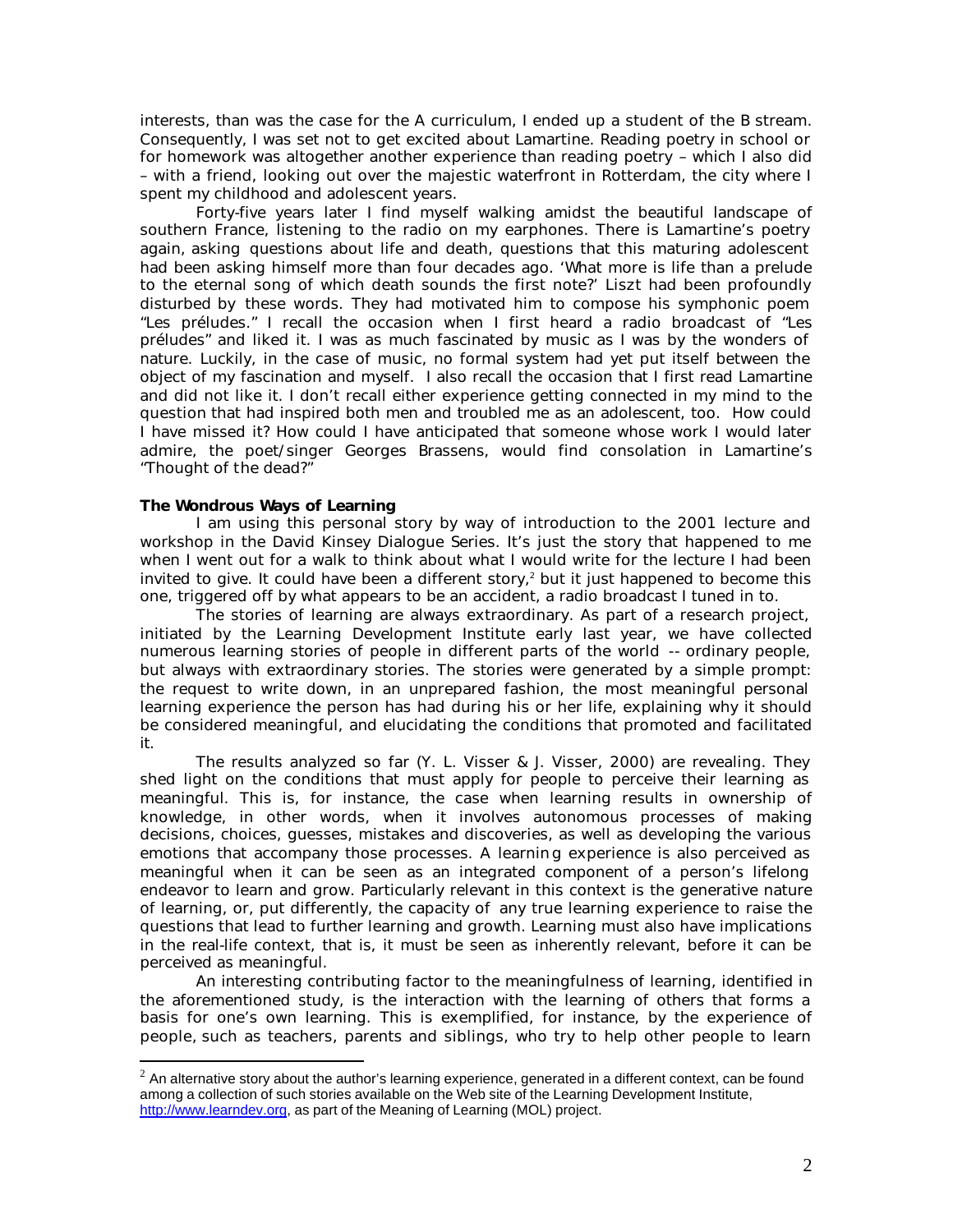something and who then discover that their efforts to share their experience with someone else have been rewarded by a deepening of their own understanding.

Many people also refer to the negative self-perceptions they had to overcome before learning could become meaningful to them. Tragically, those negative selfperceptions were frequently reported to have been induced, at an early age, by the very environment that was supposed to have instilled in them the love of learning . . . the school. In such cases, the learning is perceived as meaningful because of its ability to help change negative self-perceptions into positive ones. Related to this aspect of the meaningfulness of learning is the discovery of persistence as a strategy to manage life's challenges, indicating the importance of situating learning in the context of serious long-term pursuits.

In the above three paragraphs I have indicated some of the major factors that make, according to the learning stories we have analyzed, learning meaningful. We also asked respondents to identify what it was that had particularly facilitated those most meaningful learning experiences for them. Our analysis (Y. L. Visser & J. Visser, 2000) found learning to be particularly facilitated when conditions that were initially negative could be transformed into positive challenges; when role models were present or emotionally significant support was available in the environment of the learner; or when there were opportunities for independent exploration of one's learning and metacognition.

Perhaps the most striking finding in the analysis of the various case stories – we used Sapsford and Jupp's (1996) iterative method for the analysis of unstructured data<sup>3</sup> – is the tremendous complexity of interconnected events that somehow, though not necessarily in a linear fashion, result in the emergence of a new state of consciousness, a heuristic experience that makes the learner aware that he or she has learned, and has done so meaningfully. The story with which I started this paper is a case in point. It took 45 years and an accidental radio broadcast to make the pieces of a puzzle fall into place in such a way that their separateness became resolved and a new synthesis emerged, thereby raising new questions.

It is therefore no surprise that few of the learning stories that were collected as part of the Learning Development Institute's "Learning Stories" project, made any direct reference to the school context. Among those that did, only a small proportion reported positively about the school. The larger proportion represented stories of survival, i.e., stories of people who had been able to overcome the negative impact of the school environment on them and therefore, as mentioned above, to turn this initially negative condition into a positive challenge.

I make reference to the school context because existing discourse positions it as the major factor in promoting and facilitating learning. I contend that this is wrong. Our learning stories offer a picture that contrasts sharply with the idea of school as a predominant factor in promoting and facilitating learning. Rather, these stories point towards the need to rethink how societal resources (not only financial resources, but particularly also effort, creativity and imagination) should best be distributed to create a multiplicity of *diverse* conditions -- instead of just one narrow spectrum of conditions - that reflect the way in which learning naturally evolves as a complex phenomenon. The school system, or more generally the totality of instructional opportunities – which I shall later refer to as the instructional landscape – constitutes but one area to which such resources should be directed.

I am going to use the opportunity presented by the 2001 David Kinsey Lecture to bring together some of the ideas expressed in my recent work, and to reflect on my decades-long experience in creating the conditions for the development of learning in an international context. That experience, and my reflections on it, has led me to

 $\overline{a}$ 

 $3$  Other useful methodological considerations regarding this kind of research can be found in Miles and Huberman (1994) and Patton (1990).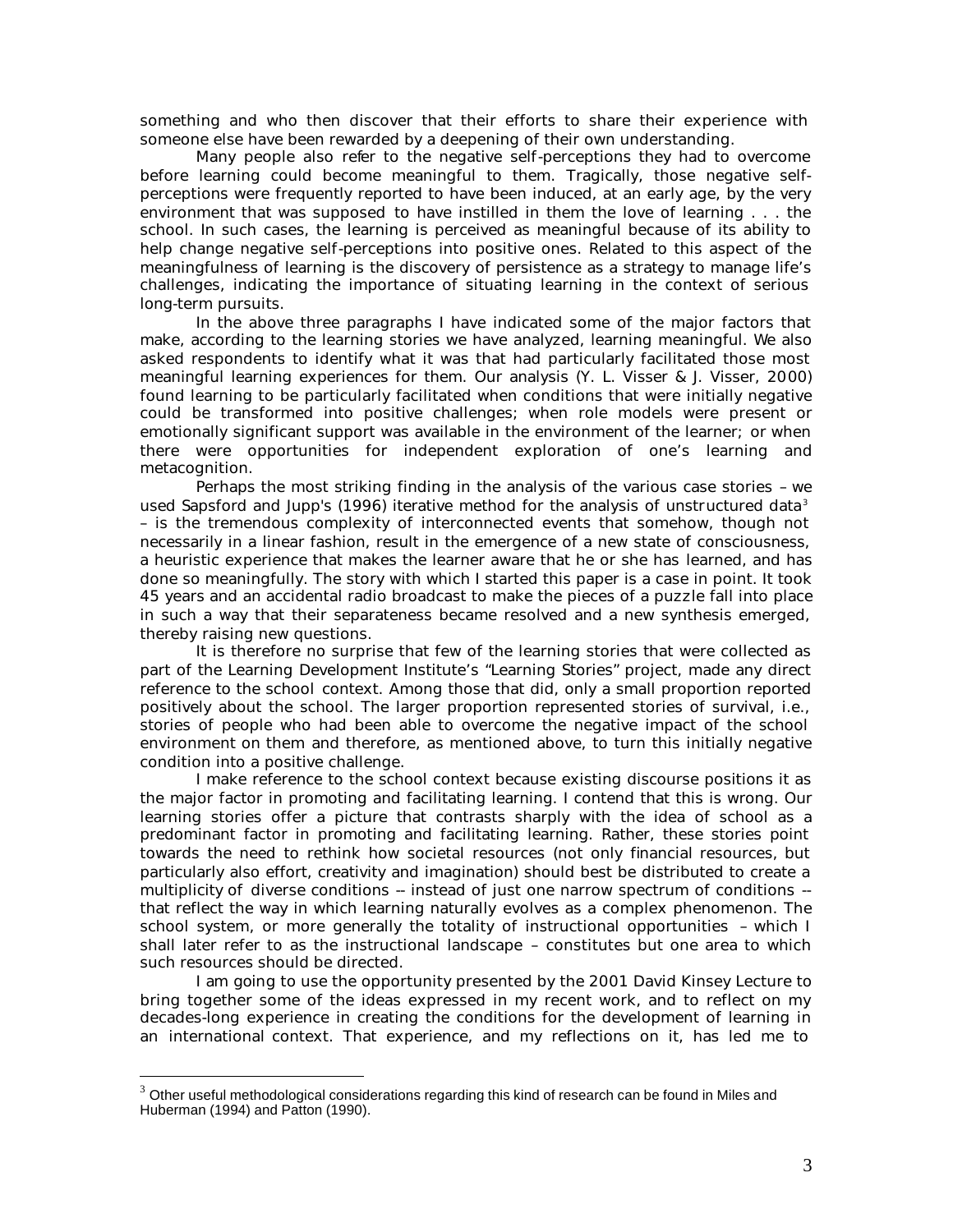recognize that learning is an immensely more complex phenomenon than most of our current practice to promote and facilitate it would have us believe. Consequently, I have come to the conclusion that the complex human mind is poorly at home in much of the environment supposedly created to nurture it. Neglect of the essential conditions for its sustenance and growth has led the mind to lose its natural habitat, putting it at risk of becoming extinct. My emphasis will therefore be on what should be done to landscape the learning environment in such a way that the complex mind can find a home in it. I shall develop my ideas and raise questions about this issue, while calling attention to a number of key concepts. Let us begin with the idea of mind.

#### **Mind**

 $\overline{a}$ 

The Encyclopaedia Britannica (1999) refers to three fundamental assumptions that underlie the concept of mind: thought or thinking; knowledge or knowing; and purpose or intention. The word mind goes back to the Anglo -Saxon "gemynd," which means memory. In the context of our discussion of the concept of "mind," the word "memory" should be interpreted in an active sense, related to our capacity to will. This is quite unlike the way the word is used in today's computer terminology, where its meaning is restricted to the capacity to store information. Of course, storing information is one of the things we do, but we do much more while being mindful: we give information meaning, intentionality. Thus, a close relationship develops between our ways of knowing and how we act.

These lectures are given in the memory of David C. Kinsey. That means much more than just storing the information that, once upon a time, there was a man by the name of David Kinsey, a brilliant and outstanding educator who touched many lives and who taught at the Center for International Education at UMass, Amherst. Commemoration means more than just retrieving that information once every year. Commemoration is a process of participating in someone else's mindfulness, that other person's intentionality. We are here to celebrate the meaning of David Kinsey's life by enhancing the human condition as we find it during *our* passage through life.

David Kinsey is described on the website of the Center for International Education (CIE – Projects and Activities, n.d.) as "one of those original, creative minds shaped by deep interest in community development, nonformal (*sic*) education, and adult literacy." Being a "mind," he embodies a memory, not just of his own thoughts and actions, but also of those on whose shoulders he stood and those whom he had in mind – you and me – to follow in his wake.

What applied to David Kinsey, applies to all of us: we are a memory, a mind.<sup>4</sup> As such, we are both ephemeral and eternal. The idea is well expressed in the Yoruba culture, as described by Wole Soyinka in a TV interview with Wim Kayzer (VPRO, 2000). Soyinka refers to three spheres of existence in Yoruba culture, "the world of the living, the world of the unborn, and the world of the ancestor." These are not separate worlds. They "move into one another." Ours is "a particular passage from the world of the unborn to the world of the ancestor." Every individual has the responsibility to enhance the process of existence during his or her passage from the world of the unborn to the world of the ancestor. One is thus part of the community of those who came before and those who will come after us. "The responsibility of creating an environment, which makes this particular passage in which one finds oneself congenial, is a communal responsibility." Indeed, the story at the beginning of this paper assumes that I belong to a community of mind of at least three other people, two of whom were dead before I was born and one who was still alive but who died before he ever got to know me.

 $^4$  I owe the thought that, during our brief passage through life, we are "memories in the making," to my daughter and partner in creative collaboration, Yusra Laila Visser.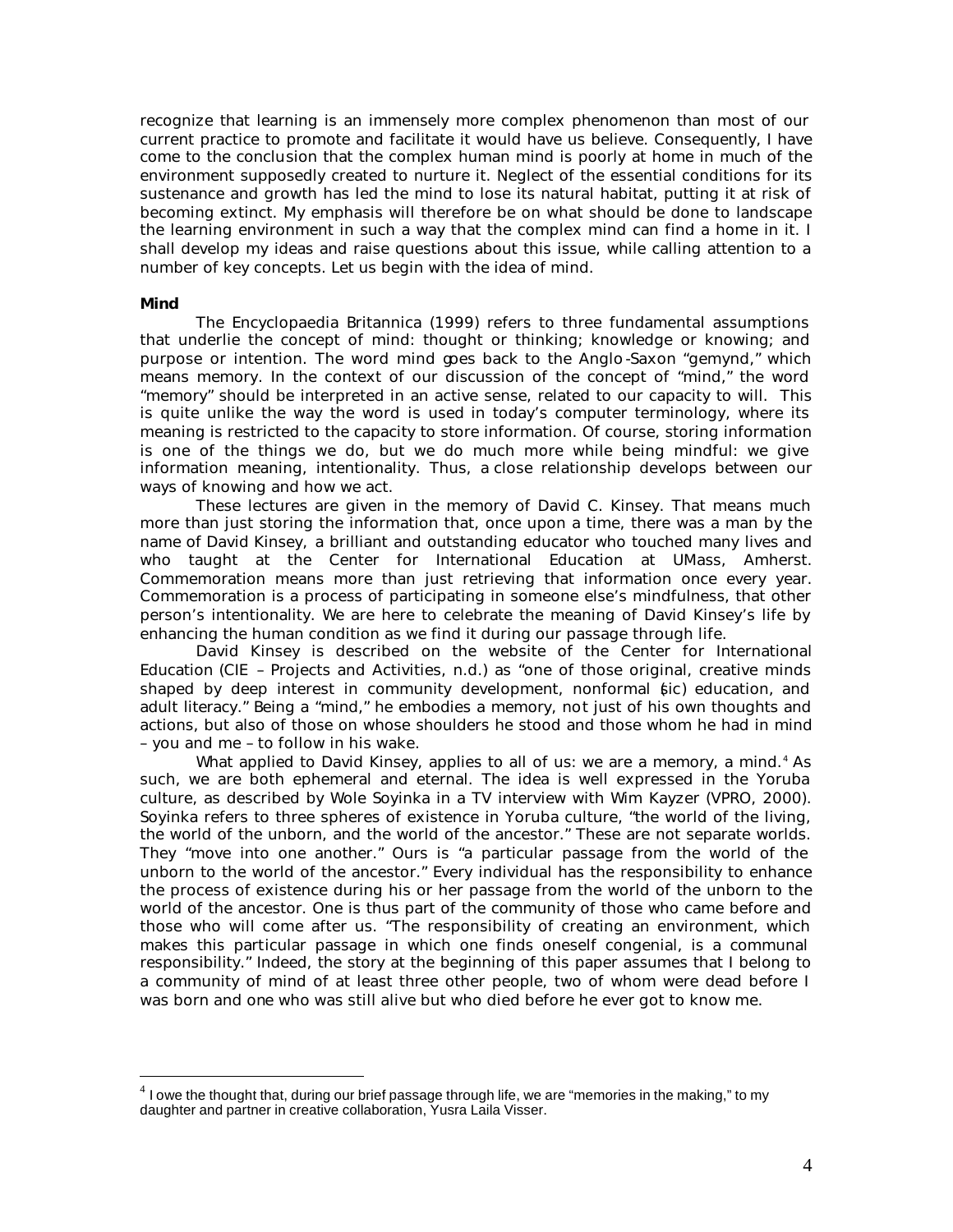#### **Mind's Matter**

Mind, memory,...but what about its material basis, the brain? Mind and brain are related, but they are not the same. Pinker (1997) notes: "...the mind is not the brain but what the brain does, and not even everything the brain does, such as metabolizing fat and giving off heat" (p. 24). In other words, mind is a process, "a special kind of process depending on special arrangements of matter" (Edelman, 1992, p. 7).

Science has, for many centuries, had difficulty in dealing with the mind. Proper scientific inquiry assumed processes that excluded, as much as possible, intentionality. Kronig (1969), for instance, reflecting on half a century of his involvement in theoretical physics and reacting to imminent tendencies during the late nineteen-sixties, preferred to qualify as "pseudo-sciences" those endeavors that, while trying to model themselves on the rigor of the physical sciences, wished to include the human being as subject in their considerations. There was no place for the mind in science. Dualism had been invented to keep the worlds of mind (*res cogitans*, in Descartes' terminology) and science (*res extensa*) apart. Edelman (1992) argues that even behaviorism, which is apparently monistic, is "simply dualism reduced by denial of the mind as a scientific object, and therefore left with one end hanging" (pp. 11–12). Merleau-Ponty (1964), opens an essay that otherwise analyzes the deep motivations behind the art of painting, with the following statement on science: "La science manipule les choses et renonce à les habiter" (science manipulates things and refuses to inhabit them).

Two events may be seen to be contributing to bringing the mind back into nature. One has to do with changing views of the physical sciences themselves (at least among some of their practitioners) and of the role of the physical sciences in (re) connecting human beings to the experience of reality. I refer in this connection to, for instance, the work of Nicolescu (2000 and, earlier, 1985), and that of Heisenberg, Pauli and Bohr (cited in Nicolescu, 2000) earlier in the  $20<sup>th</sup>$  century.

The second event is the development, started during the later part of the  $20<sup>th</sup>$ century, of technologies and methods that are allowing our very humanity, or what we thought it was, to become the object of scientific inquiry and manipulation. This includes the insights we are getting into the workings of the brain as well as our genetic make-up. Subject and object are, so to say, boking each other in the eye; they can no longer be kept apart. Edelman (1992) thus concludes:

There must be ways to put the mind back into nature that are concordant with how it got there in the first place. These ways must heed what we have learned from the theory of evolution. In the course of evolution, bodies came to have minds. But it is not enough to say that the mind is embodied; one must say how. To do that we have to take a look at the brain and the nervous system and at the structural and functional problems they present (p. 15).

## **On The Matter of Consciousness**

It is an intriguing thought that we, human beings, are mere material entities among a vast universe – tiny, almost insignificant ripples in a continually enfolding and unfolding reality (Bohm, 1980). It is equally intriguing to realize that the organizational complexity of our material existence has endowed us with the capacity to reflect upon ourselves and stand in awe of who we are and how we relate to our environment. Part of that capacity is associated with our ability to generate language. The way in which our brain evolved has something to do with that capacity. Pinker (1994) and Deacon (1997) provide different perspectives on that evolutionary process.

The development of language has allowed human beings to interact with their environment in mindful ways, through the creation and use of symbols that let them query their own actions, leading them to progressively understand themselves and the universe of which they are part, as well as to deal with problems related to their being in their universe. An extensive treatise on man's use of symbolic forms in language, myth, religion, art and science by Cassirer (1953), originally published in German in 1923, remains a compelling account of this perhaps most human of human abilities.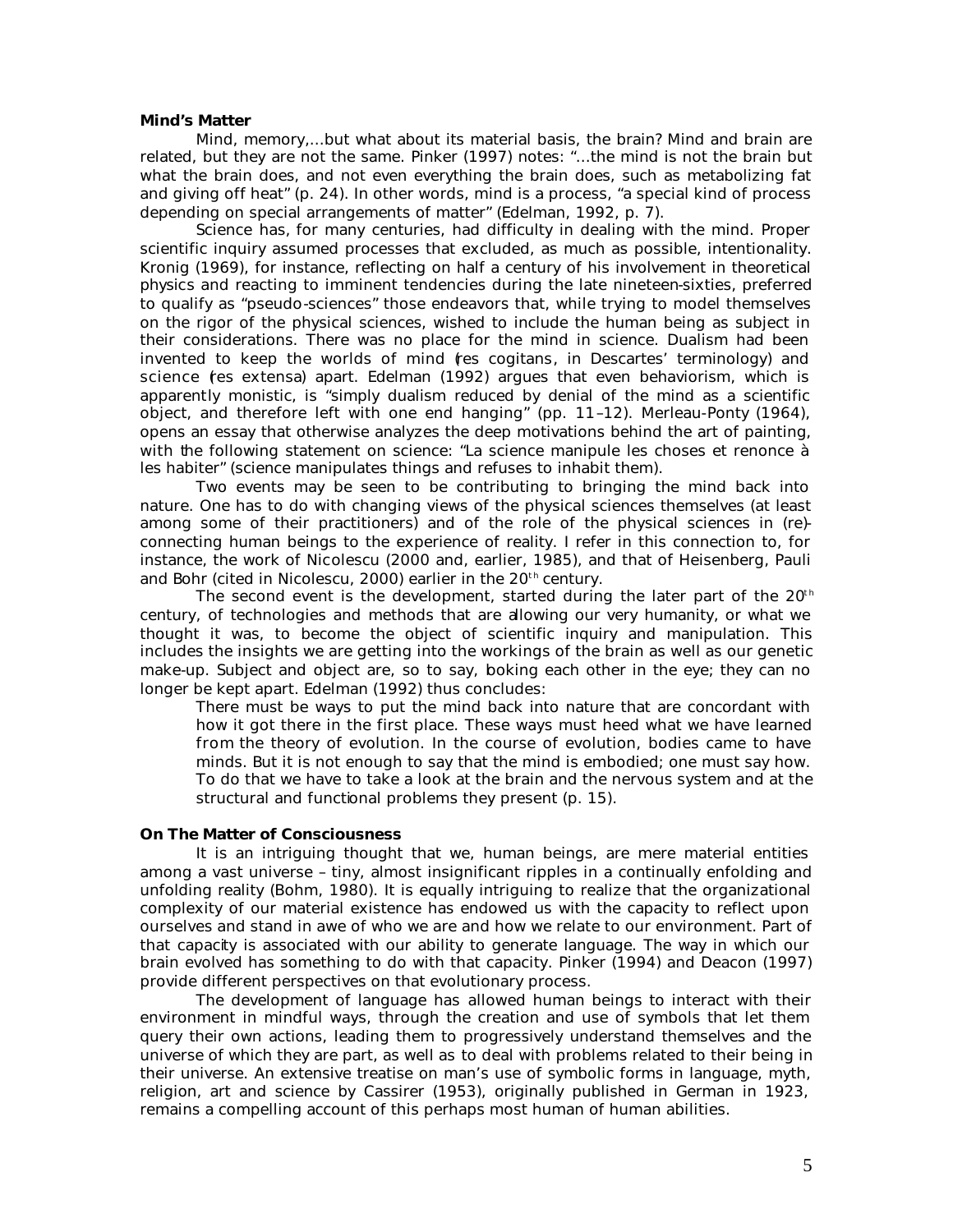The debate about how matter and consciousness relate to each other is far from resolved. As alluded to earlier, the approaches to inquiry that have so successfully contributed to the scientific understanding of our surrounding world, have also obscured the development of visions of the universe that include the human mind, and thus consciousness, as an integral part of it. The development of such visions was in fact part and parcel of the pre-scientific ways of inquiry and knowing. As Heisenberg (1954) explains, we have, over a period of thousands of years, gradually removed ourselves from our ties to nature, objectifying it as something exterior to ourselves. Because of that long history, and the success of the application of its accompanying rationale, there is still an understandable hesitation among scientists to revive the earlier integrative ways of knowing. Those who try to bring consciousness back into the discourse, like Bohm (e.g. 1980), Heisenberg (1954) and Nicolescu (1985 and 2000) show both foresight and – considering that their attempts may easily be interpreted as "unscientific" – courage. Their conceptualizations may appear speculative at this stage, as Bohm for instance recognizes, yet it is such speculation, such symbolizing beyond the present set of symbols, that is a necessary prerequisite – as the history of science compellingly shows – that allows the human mind to advance.

A word of caution is in order. The above must not be interpreted as a call to tamper with disciplined inquiry as such (or to develop, as some do, quasi-scientific substitutes for vanished religious experience, mainly based on poor understanding of key scientific concepts, thereby doing a disservice to both religion and science). Rather, I contend that it is important to remain true to what it means to be conscious, namely to persist in reflecting, not only on our actions, but also on our reflections, our ways of inquiry, continually challenging the assumptions and conceptualizations that underlie our current modes of thinking.

Inquiry into consciousness, however daunting that challenge may seem, is essential to advance the understanding of our humanness. To do so, it may be necessary to reconnect to some essential wisdom of the past as well as to broaden our perspective of inquiry beyond the points of view represented by individual disciplines. Part of that broadening of perspective may have to do, as Nicolescu (1996) so eloquently argues, with the development of ways of thinking that are no longer based solely on the principle of the excluded middle, the powerful underlying assumption of Aristotelian logic. Nicolescu credits Lupasco with the development of an alternative logical framework, the logic of the *included* middle, which, according to Nicolescu, was shown by Lupasco to be "a true logic, which can and has been formalized, is multivalent...and non-contradictory" (p. 44).

It is well known that the need to overcome the shortcomings of classical logic first became apparent in the development of quantum mechanics early in the twentieth century. It was there, too, that it first became necessary to look at reality as something we become conscious of at different levels (an idea entertained by Bohm (1980) with reference to the notio n of enfoldment and unfoldment).

One can extend this idea of varying levels of reality, as Nicolescu (1996) does, to our ways of knowing in general. Many of the apparent contradictions in our fragmented cognition can be resolved by complementing our disciplinary insights with transdisciplinary ways of inquiry, based on "the three pillars of transdisciplinarity – the levels of reality, the logic of the included middle and complexity."

Similarly, Heisenberg (1954) uses the term "Erfahrungsbereiche" (fields of experience) and observes that these are always limited. Within each separate field of experience, the human pursuit to enhance consciousness is directed at specific questions ("Einzelfragen" in Heisenberg's terminology).

As long as a particular field of the mind, $<sup>5</sup>$  continually and without becoming</sup> internally fractured, develops, the individual human being, who works in that

 $\overline{a}$ 

 $<sup>5</sup>$  Heisenberg's term for "field of the mind" is "Bereich des geistigen Lebens."</sup>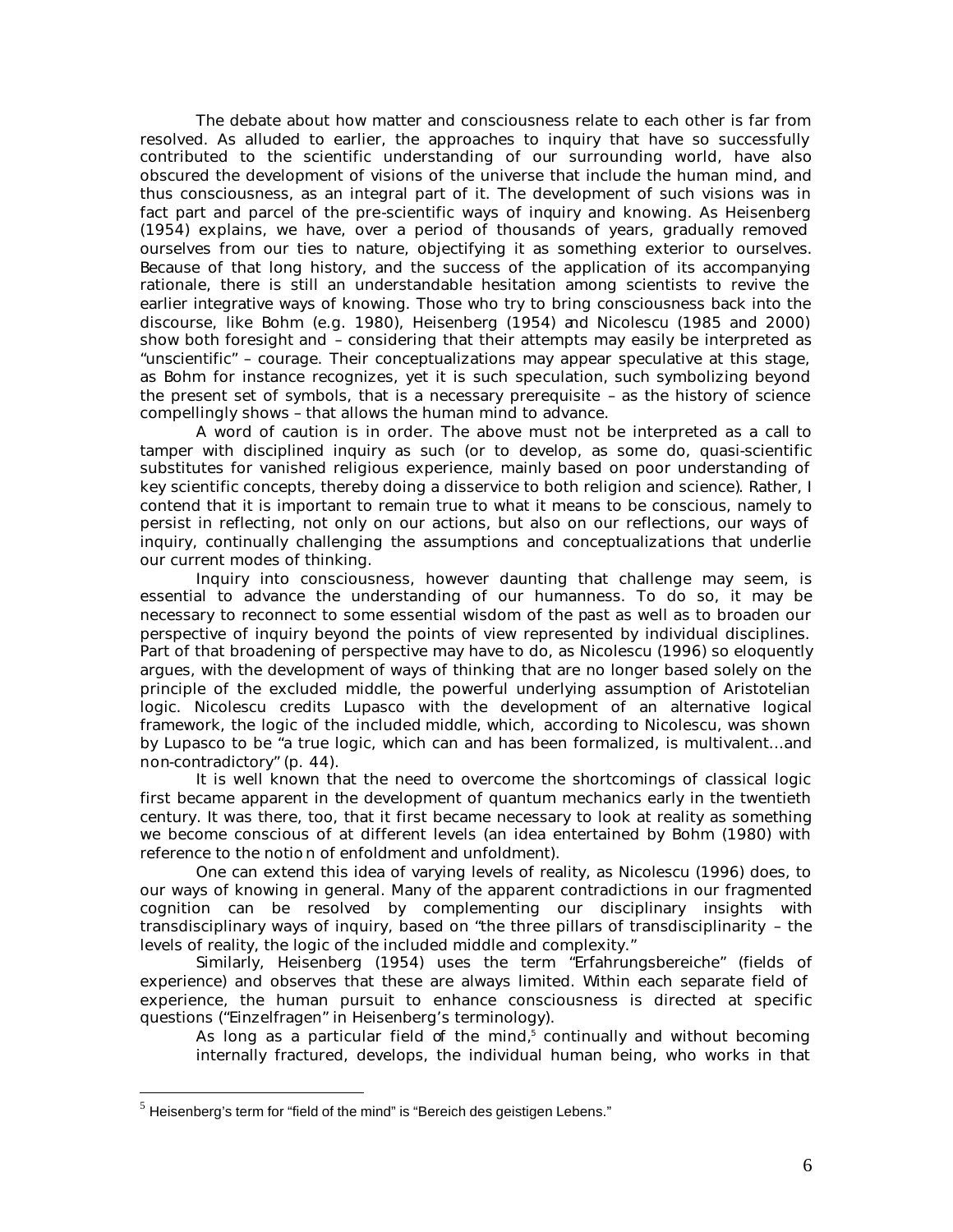field, is faced with specific questions, problems which, so to say, pertain to that person's craft, the solution of which, while not an end in itself, seems of real value only within the framework of the larger interconnected whole<sup>6</sup>" (p. 63).

Such specific questions, according to Heisenberg, emerge of their own accord; no one needs to look for them. They are, in a sense, unavoidable. Dealing with them is an underlying assumption of our collaboratively being part of a larger interconnected whole. Dealing with them also means dealing with ourselves, the object of inquiry not being the outside world as such, but the outside world as it presents itself to us through the process of our inquiry, that is through the process of our interaction with it, and that includes ourselves. Ultimately, the act of knowing comes down to an inquiry into what we do to get to know, a progressive reflection on enfoldment and unfoldment of our consciousness in relation to reality, to borrow Bohm's (1980) terminology. Clearly, the thinking that underlies the practice of participatory action research reflects this principle, which brings us back to the memory – to the mind, the intentionality – of David Kinsey.

## **Learning**

 $\overline{a}$ 

Learning has everything to do with the above relationship between reality and consciousness. In his treatise on transdisciplinarity, Nicolescu (1996) encourages us to continually overcome the apparent contradictions that surround us. The way we structure knowledge leaves us with an array of bipolar relationships. On the positive side, those bipolar relationships help us to create order in our perception of the world. On the negative side, accepting them for what they are at a particular stage in the development of our consciousness, limits the mind. To advance, we must move beyond the realities we know now, based on the particular range of bipolarities we have learned to live with, to new ones in which the previous bipolarities have been resolved.

Classical logic, Aristotle's logic, requires that we exclude anything that is not either something or what that something is not. This so-called principle of the "excluded middle" (or "excluded third") is normally formalized by saying that there cannot be a third term *T* that is at the same time *A* and its negation *non-A*. This principle works well – and has even proven to be extremely helpful – as long as we remain within a particular level at which we develop our consciousness in relation to reality. It becomes a problem when we want to move beyond that particular level. Then we must not, as Nicolescu argues, abandon the principle of the excluded third, but simply realize its limited validity regarding where we stand and add to it a new way of thinking. It means that we elevate ourselves beyond the previous way of looking at things, integrating the opposing dimensions of the previous bipolar relationship between *A* and *non-A,* by identifying a third term at a different level that encompasses the apparent contradiction.<sup>7</sup>

We can apply this principle to developing a new way of looking at learning. Reality and consciousness used to be seen as the two ends of a bipolar relationship. Reality was "out there" and we were here. Reality was something that challenged us both in terms of getting to know it and subsequently acting upon it. The way to get to grips with reality was by learning. Learning, then, was understood to mean creating a mental representation of the real world such that that same real world could be manipulated in a premeditated manner without the conscious mind being conceptually part of what was being manipulated.

The previously cited essay by Heisenberg (1954) is an early instance of reflections that have become more common today, leading to the realization that we have finally come full-circle. In the development of our consciousness we have, because it worked so nicely, gradually separated ourselves from reality, penetrating ever further

 $6$  Heisenberg uses the term "allein wichtige grosse Zusammenhang."

 $7$  The development of physics, particularly during the early half of the twentieth century, shows compelling examples of the struggle of mind involved in overcoming the contradictions it had previously created.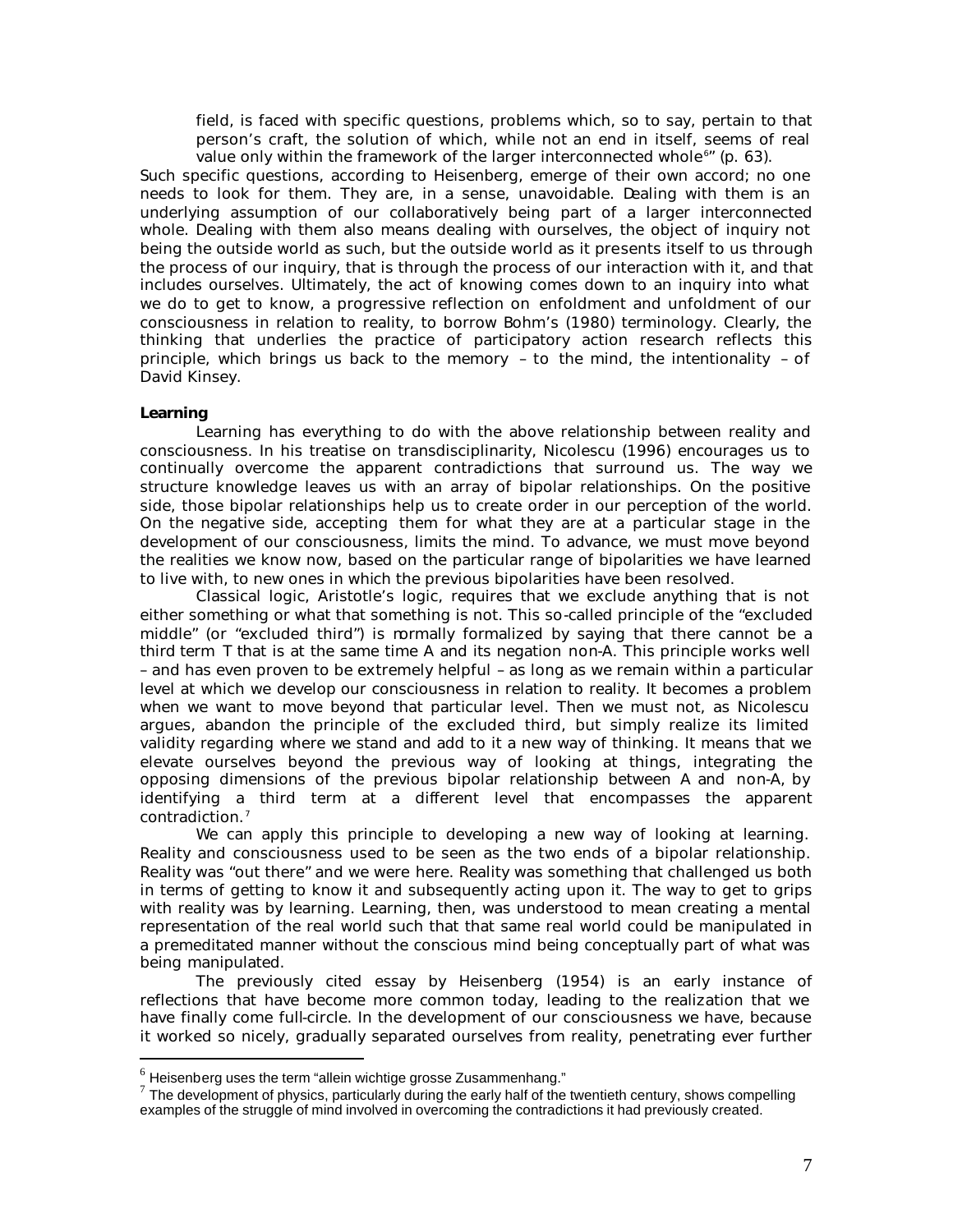into that same reality through the mechanisms we could develop, thanks to our discovery of separateness as a useful tool. That process of penetration has gone so far that we now start discovering that we were the ones who made it up in the first place, and thus it will be better, now that we know all that we know, to make the next move and bring ourselves back into the picture. Learning is the way to do it, but we must conceive of learning differently from the way we used to.

I have written about this different, more comprehensive, view of learning elsewhere (J. Visser, in print). Unfortunately, the book is not yet out and, even more unfortunately, when it does come out, it will cost \$345, as I just discovered by checking out the Website of one of the major book chains. (Someone should perhaps look for the included middle that will help us to overcome the bipolarity between publishing and profit making!) Reuniting ourselves with the world that surrounds us, conceiving of consciousness and reality as two things that belong together, requires that we recognize the essentially dialogic nature of learning. That means that we must overcome the onesidedness of a vision that sees learning primarily as something that goes on inside the heads of human beings as a reflection of what goes on outside of them. It also means that we must reconsider the purpose, the intentionality of learning. It's not just what we do, in a premeditated fashion, to change our set of competencies so that we can make our next move in claiming our right to intervene in a piece of the outside world. Quite to the contrary, when we learn, we establish a dialogue with our human, social, biological and physical environment – and we do so both individually and as members of larger social entities – so that we can more intelligently become constructive as we interact with change. Defining learning this way,<sup>8</sup> it becomes the included middle, in the sense referred to by Nicolescu (1996), that overcomes the contradiction between consciousness and reality.

## **Creating a Home for the Complex Mind**

I have now come to the more practical part of my intervention. What should we do, not just to agree on a formal definition, which is already hard enough, but to create a new reality that expresses it? Here are my recommendations.

# *Organic integrity of learning*

Above all, we should do away with the idea that learning takes place predominantly in instructional settings, such as the school. The message that this is *not* the case comes through loud and clear to those who listen, like we did, to the stories people tell about what they really feel is important in their learning experience.

In addition, we should recognize that every single element in people's learning experience, even the most seemingly insignificant event, is relevant and essential. Being "relevant and essential" is not the same as being necessary. There is no unique linear way in which things connect. One only discovers after the fact, just as I did in the experience related at the beginning of this paper, that things one may have overlooked earlier are, in fact, essential and relevant. Continually exercising one's mind brings things together in ever-changing perspectives, as if in a kaleidoscope, until all of a sudden a new pattern emerges that enlightens consciousness. The social communication of what individual human beings experience as enlightening may then, at a higher level of organizational complexity, lead to the shared recognition within a community, or even humanity at large, that a new insight has been born. The history of the development of human knowledge is full of examples of this happening.

If the brilliant pieces that make up the kaleidoscope of our mind are limited to just a few – the ones, for instance, that our formal schooling experience put into it, and

 8 The formal definition presented in Visser (in print) reads as follows: "Human learning is the disposition of human beings, and of the social entities to which they pertain, to engage in continuous dialogue with the human, social, biological and physical environment, so as to generate intelligent behavior to interact constructively with change."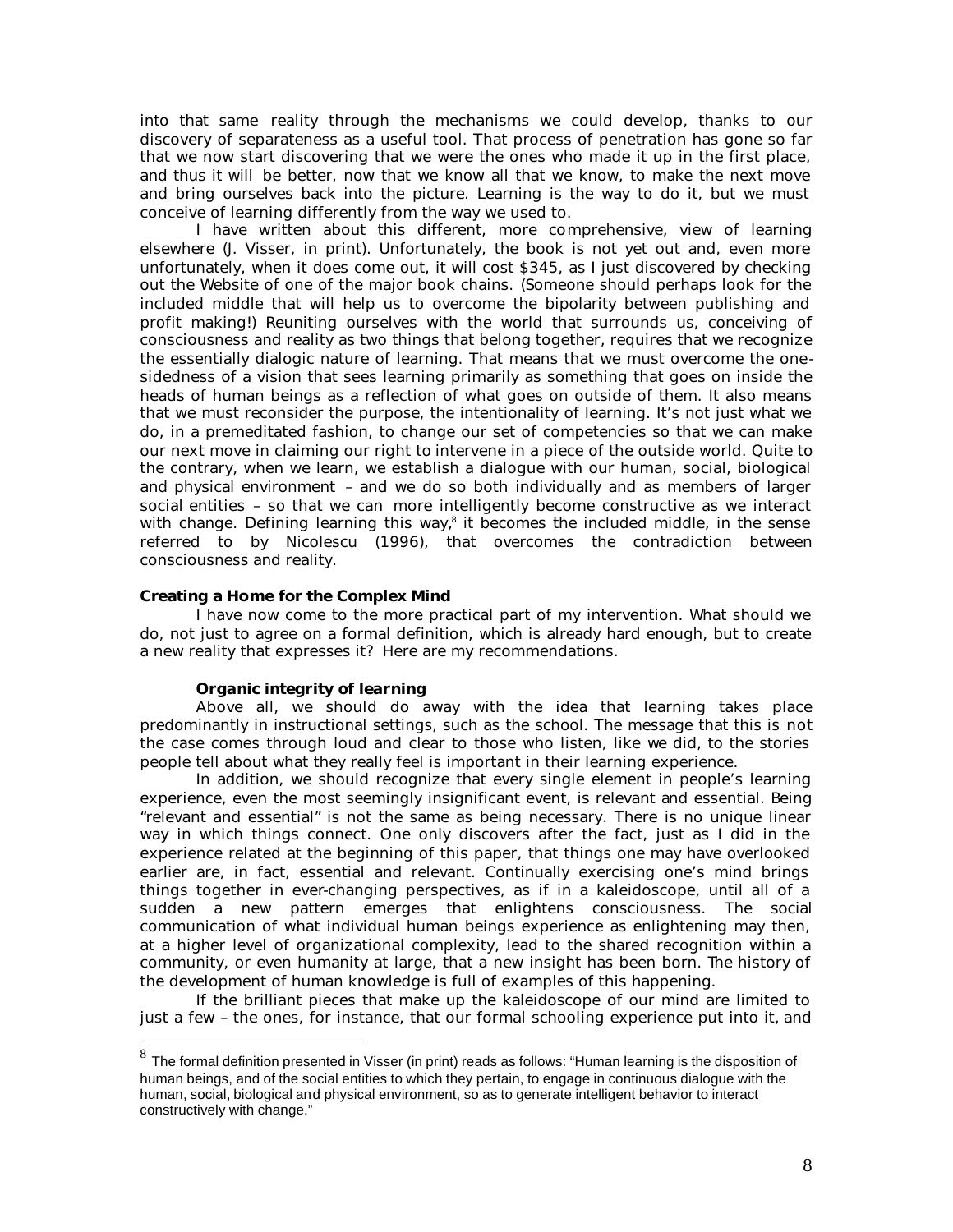that are basically the same as the pieces in other people's kaleidoscopes – the chances that anything exciting will occur when we rotate them and talk about what we see with the members of our community, will indeed be slim. The kaleidoscopes of our mind only start becoming really interesting when they can be continually enhanced, with some of the colorful pieces that make them up remaining the same, or only changing very slowly over time, while other pieces can be moved in and out more flexibly, in ways that are different for different people's kaleidoscopes.

Diversity, the way it occurs for instance in the biological world, is the key requirement. Without it, evolution becomes impossible. Without it the mind becomes stale and dies. Diversity is both a prerequisite for and a product of community life. Thus, for the mind to develop there must be communities of mind. By definition, such communities of mind cannot be closed systems (if they were, diversity would soon disappear); they must be open. As open communities of mind, they interact with other communities of mind, thereby establishing complex cognitive structures at ever-higher levels of organizational complexity. Eventually, this leads to something that can best be described as a cognitive ecology, a world of mind in which ideas – elements of mindful action for that matter – are mutually in need of each other if there is to be growth of consciousness.

This same ecological conception of the cognitive environment also implies that the artificial boundaries with which we have surrounded the different portions of the learning infrastructure, such as the school, are antithetical to the proposition of this paper – just as they are out of tune with the vision that inspired David Kinsey. We have grown so used to these boundaries that we hardly see them any more. On the way back from the walk with which I started this paper, I passed the village primary school. I heard the voices of children but could not see the children themselves. They were hidden behind windows covered with an opaque white paint. A few hundred yards away a sign cautions motorists who enter the village. There are 400 children going to school in this village, the sign explains . . . 400 children whose mindset will be profoundly affected by those windows that obscure the world from them, and obscure them from the world.

How many of us grew up facing similar boundaries, physical or otherwise, longing for what lay beyond, but being disciplined not to explore and disciplined to stay focused . . . focused on what?

There is obviously a great need for instructional opportunities to be offered, not only to the 400 village kids about whom I just wrote, but to all children and all adults around the world. In December 1948, the world community agreed, when the General Assembly of the United Nations adopted the Universal Declaration of Human Rights, that "everyone has a right to education" and that "education shall be free, at least in the elementary and fundamental stages" (Article 26, cited in UNESCO, 2000, p. 16). It is a great scandal that the same world community, more than half a century later, has yet to be able to create the conditions for that right to be enjoyed universally. I should probably call it an equally great scandal that so little imagination has been brought to bear upon whatever has been done so far. All too often the good intentions to provide education for all were entirely left in the hands of bureaucrats who went into the business of replicating existing patterns, paying no attention to thinking and rethinking what it means to be learning in a world full of diversity and change. While the global effort continues, it is absolutely necessary to stress that education is not the same thing as schooling and that learning is not the same thing as education. There is a great need for the entire learning environment to be conceived and implemented in fundamentally different ways.

## *Landscaping the learning environment*

I am afraid that where I have finally arrived with the argument developed in this paper, I have set myself up to write a book-length treatise on what came to my mind when I accepted the invitation to give this year's David Kinsey lecture and suggested the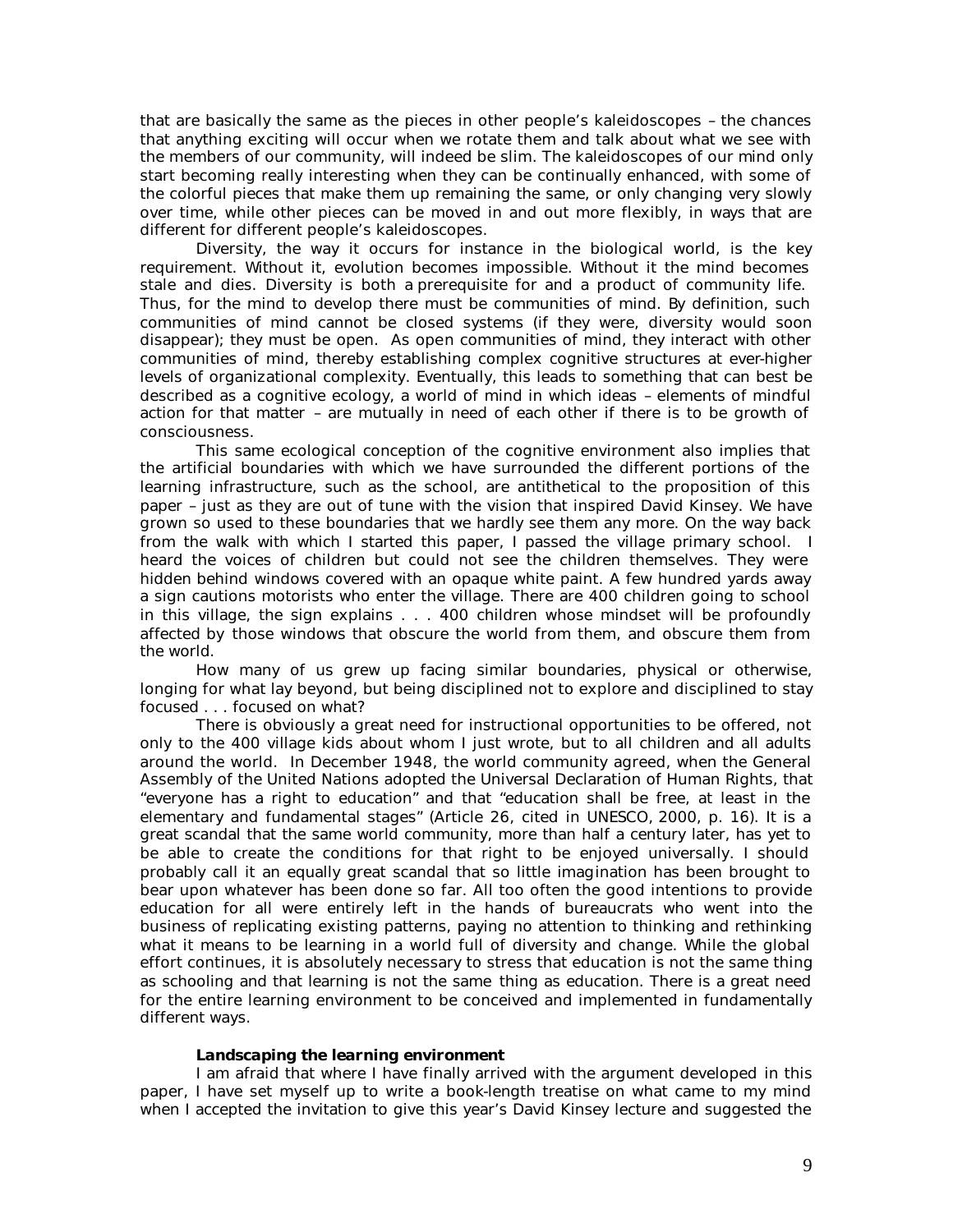title that now adorns my writing. That book-length (and even longer) treatise is gradually being written by the communities of mind that are engaging in efforts, such as the one undertaken by the Learning Development Institute. It is the handiwork of many people and it will most certainly go on for a long time. The Website of the Learning Development Institute http://www.learndev.org) provides a modest reflection of how this endeavor continues to develop. It also serves, together with similar facilities created by others, as a forum for its continuation. The workshop that supplements this lecture is an opportunity to become part of the endeavor.

I have introduced the terms landscaping and landscape to bring into perspective elements that have so far received insufficient attention from those who contribute to creating the conditions that promote and facilitate human learning. Harmony, beauty, robustness, diversity, ecological integrity . . . these are some of the concepts that come to mind in contemplating a landscape.

There are always multiple layers in a landscape. That's why revisiting a landscape is never boring. Every time we return, we see it in a different light. We normally see an intermingling of different aspects of multiple sub-landscapes when we appreciate the beauty of the whole .

The instructional landscape is but one of the many layers present in the learning landscape. It is, no doubt, an important sub-landscape. However, as alluded to earlier, the strong focus on instruction in our culture of schooling tends to obscure many of the other layers. This is a concern in two respects. First of all, the instructional reality as we know it can hardly be called a landscape. It is largely the unimaginative result of a brickand-mortar mentality that reminds one of the worst examples of urban sprawl. One sadly observes the presence of this same mentality in the way in which the learning infrastructure of the Internet is currently being built.

The point I want to make here is a positive one, though. There is important potential in the great advances that have been made over the past decades in the field of instructional design. That potential can be harnessed in interesting ways by changing the perspective of its application. The environment to be designed must be seen as an integrated part of the larger instructional sub-landscape, which, in its turn, must be seen as an integrated component of the learning landscape. The design work itself should become a participatory activity, and the designers should be made "participants of the world they are supposed to influence, rather than mere outside agents" (J. Visser & Y. L. Visser, 2000). Within the same change of perspective, the worlds of learning and activity should be (re)connected (e.g. Jonassen, 2000).

There is a second reason why the predominant focus on instruction should concern us. Of course, the possibility to benefit from deliberate and planned opportunities to learn is a great good that should indeed be available to all around the globe. However, learning by being instructed is only one, and possibly only a minor element among the myriad mutually interacting processes through which our consciousness grows. The important challenge we now face is to rediscover and care for the other sub-landscapes that together compose the learning landscape, and to ensure that they become organically integrated among themselves. The socio -cultural organization landscape is but one of these sub-landscapes. It unfolds out of what is, in most cultures, the fundamental nucleus of organization among human be ings, the family. Here the great challenge is, at least in Western society and possibly in other parts of the world, to find new ways, appropriate for our times, to rebuild this infrastructure for mutual care.

Another increasingly important sub-landscape is the media landscape. Our capacity to communicate and be informed has grown, and is still growing, exponentially. Here the challenge is to create the social forces, at interconnected levels, ranging from local to global, that will allow us to rise above ourselves. In his earlier quoted 1954 essay, Heisenberg describes how technology has penetrated the world in such a way that, wherever we go and whatever we do, we always interact with an environment that is largely of our own making. The way the media have developed and penetrated our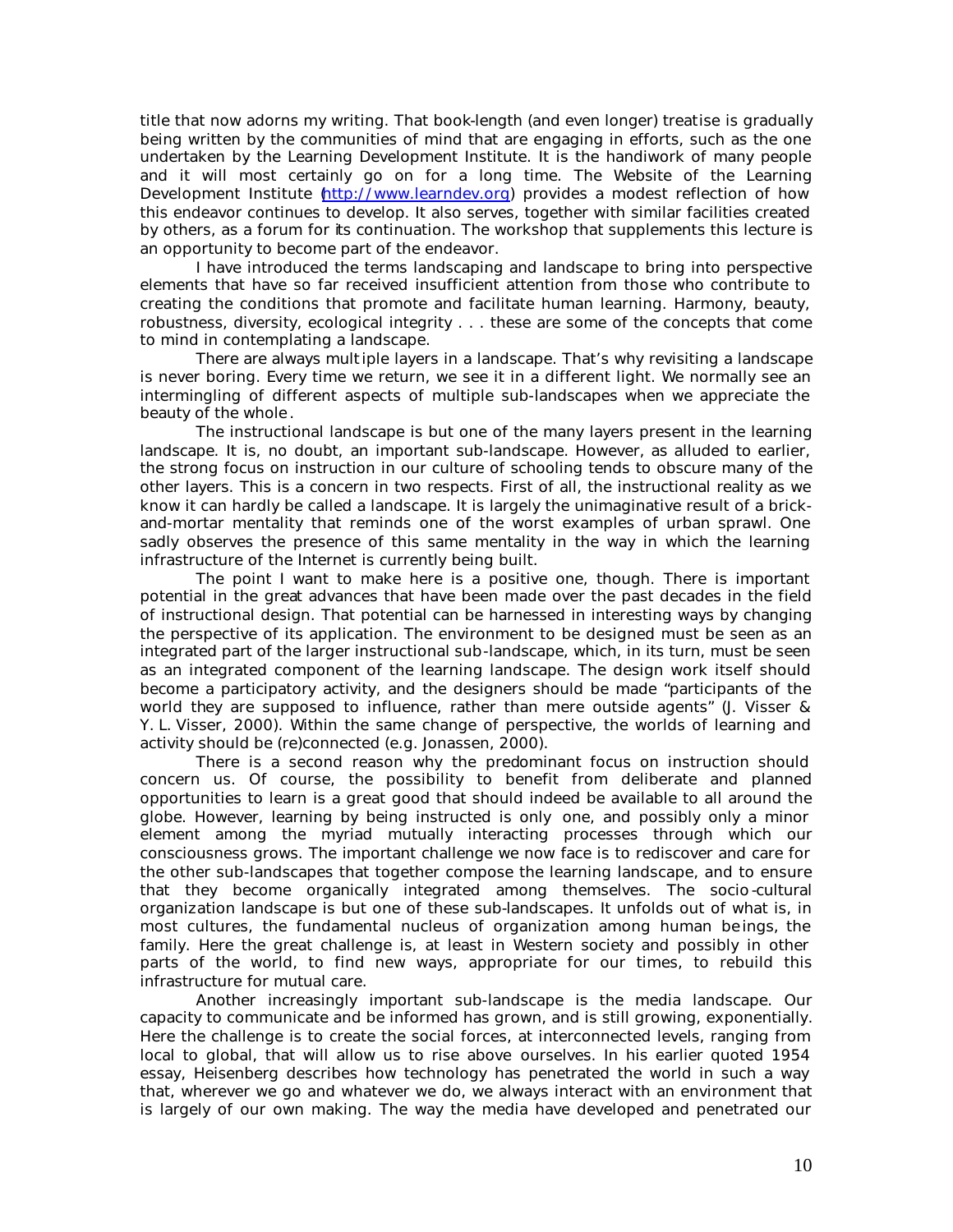spiritual life, it doesn't take long before the ideas we generate come back to us through the media. The positive force we should derive from this daunting reality is to concentrate all our efforts on the development of a meta-consciousness that elevates us above the closed loop of continually feeding ourselves our own ideas.

#### **References**

Bohm, D. (1980). *Wholeness and the implicate order*. London, UK: Routledge.

- Cassirer, E. (1953). *The philosophy of symbolic forms* . Three volumes. New Haven, CT: Yale University Press.
- CIE Projects and Activities (n.d.). *The Center for International Education: Projects and activities*. Retrieved March 25, 2001, from the World Wide Web: http://www.umass.edu/cie/ProjectsActivities/projects\_and\_activities.htm.
- Deacon, T. W. (1997). *The symbolic species: The co-evolution of language and the brain* . New York, NY: W. W. Norton & Company, Inc.
- Edelman, G. M. (1992). *Bright air, brilliant fire. On the matter of mind*. New York, NY: Basic Books, A Division of HarperCollins Publishers, Inc.
- Encyclopaedia Britannica (1999). *Encyclopaedia Britannica CD 99: Knowledge for the information age*. *Multimedia edition,* [CD-ROM].
- Heisenberg, W. (1954). Das Naturbild der heutigen Physik (The conception of nature in today's physics). In Bayerische Akademie der Schöne Künste (Ed.), *Die Künste im technischen Zeitalter (Art in the age of technology)*, pp 43-69. Munich, Germany: R. Oldenburg Verlag.
- Jonassen, D. (2000, October). Learning as activity. Paper presented at the Presidential Session on *In search of the meaning of learning* (J. Visser, Chair) at the International Conference of the Association for Educational Communications and Technology, Denver, CO.
- Kronig, R. (1969). *Bezinning en perspectief (Reflection and perspective).* Valedictory lecture. Delft, The Netherlands: Uitgeverij Waltman.
- Merleau-Ponty, M. (1964). *L'oeil et l'esprit (The eye and the mind)*. Paris, France: Éditions Gallimard.
- Miles, M. B. & Huberman , M. A.(1994). *Qualitative data analysis: an expanded sourcebook*. London, UK: Sage.
- Nicolescu, B. (1985). *Nous, la particule et le monde (We, the particle and the world)*. Paris, France: Le Mail.
- Nicolescu, B. (1996). *La transdisciplinarité Manifeste (Transdisciplinarity A manifesto)*. Paris, France: Éditions du Rocher.
- Nicolescu, B. (2000). Transdisciplinarity and complexity : Levels of reality as source of indeterminacy. *CIRET Bulletin*, *15*. Also available on the World Wide Web at http://perso.club-internet.fr/nicol/ciret/bulletin/b15/b15c4.htm (retrieved March 25, 2001).